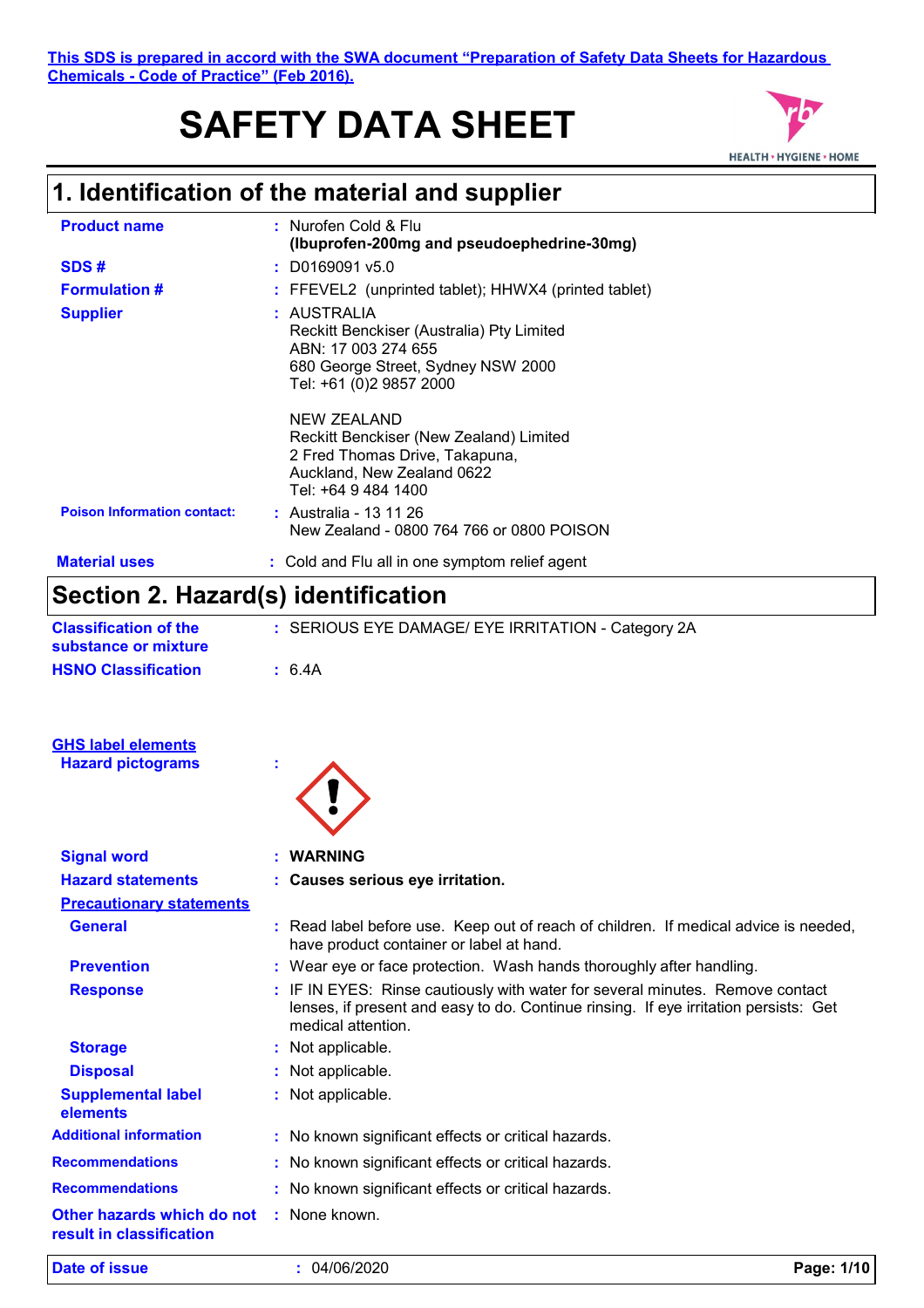# **Section 2. Hazard(s) identification**

### **Section 3. Composition and ingredient information**

**Substance/mixture :**

: Mixture

| <b>Ingredient name</b> | $%$ (w/w)  | <b>CAS number</b> |
|------------------------|------------|-------------------|
| ibuprofen              | 1≥30 - ≤60 | 15687-27-1        |

 **Other Non-hazardous ingredients to 100%**

**Occupational exposure limits, if available, are listed in Section 8.**

### **Section 4. First aid measures**

**Description of necessary first aid measures**

| Eye contact         | : Immediately flush eyes with plenty of water, occasionally lifting the upper and lower<br>eyelids. Check for and remove any contact lenses. Continue to rinse for at least 10<br>minutes. Get medical attention.                                                                                                                                                                                                                                                                                                                                                                                                                                                                                                                                                                                                            |
|---------------------|------------------------------------------------------------------------------------------------------------------------------------------------------------------------------------------------------------------------------------------------------------------------------------------------------------------------------------------------------------------------------------------------------------------------------------------------------------------------------------------------------------------------------------------------------------------------------------------------------------------------------------------------------------------------------------------------------------------------------------------------------------------------------------------------------------------------------|
| <b>Inhalation</b>   | : Remove victim to fresh air and keep at rest in a position comfortable for breathing.<br>If not breathing, if breathing is irregular or if respiratory arrest occurs, provide<br>artificial respiration or oxygen by trained personnel. It may be dangerous to the<br>person providing aid to give mouth-to-mouth resuscitation. Get medical attention if<br>adverse health effects persist or are severe. If unconscious, place in recovery<br>position and get medical attention immediately. Maintain an open airway. Loosen<br>tight clothing such as a collar, tie, belt or waistband.                                                                                                                                                                                                                                 |
| <b>Skin contact</b> | : Flush contaminated skin with plenty of water. Remove contaminated clothing and<br>shoes. Get medical attention if symptoms occur. Wash clothing before reuse.<br>Clean shoes thoroughly before reuse.                                                                                                                                                                                                                                                                                                                                                                                                                                                                                                                                                                                                                      |
| <b>Ingestion</b>    | : Wash out mouth with water. Remove dentures if any. Remove victim to fresh air<br>and keep at rest in a position comfortable for breathing. If material has been<br>swallowed and the exposed person is conscious, give small quantities of water to<br>drink. Stop if the exposed person feels sick as vomiting may be dangerous. Do not<br>induce vomiting unless directed to do so by medical personnel. If vomiting occurs,<br>the head should be kept low so that vomit does not enter the lungs. Get medical<br>attention if adverse health effects persist or are severe. Never give anything by<br>mouth to an unconscious person. If unconscious, place in recovery position and get<br>medical attention immediately. Maintain an open airway. Loosen tight clothing such<br>as a collar, tie, belt or waistband. |

| Most important symptoms/effects, acute and delayed |                                                                                            |  |  |  |  |
|----------------------------------------------------|--------------------------------------------------------------------------------------------|--|--|--|--|
| <b>Potential acute health effects</b>              |                                                                                            |  |  |  |  |
| <b>Eye contact</b>                                 | : Causes serious eye irritation.                                                           |  |  |  |  |
| <b>Inhalation</b>                                  | : No known significant effects or critical hazards.                                        |  |  |  |  |
| <b>Skin contact</b>                                | : No known significant effects or critical hazards.                                        |  |  |  |  |
| <b>Ingestion</b>                                   | : No known significant effects or critical hazards.                                        |  |  |  |  |
| <b>Over-exposure signs/symptoms</b>                |                                                                                            |  |  |  |  |
| <b>Eye contact</b>                                 | : Adverse symptoms may include the following:<br>pain or irritation<br>watering<br>redness |  |  |  |  |
| <b>Inhalation</b>                                  | : No specific data.                                                                        |  |  |  |  |
| <b>Skin contact</b>                                | : No specific data.                                                                        |  |  |  |  |
| <b>Ingestion</b>                                   | No specific data.                                                                          |  |  |  |  |
|                                                    |                                                                                            |  |  |  |  |

**Indication of immediate medical attention and special treatment needed, if necessary**

**Date of issue :** 04/06/2020 **Page: 2/10**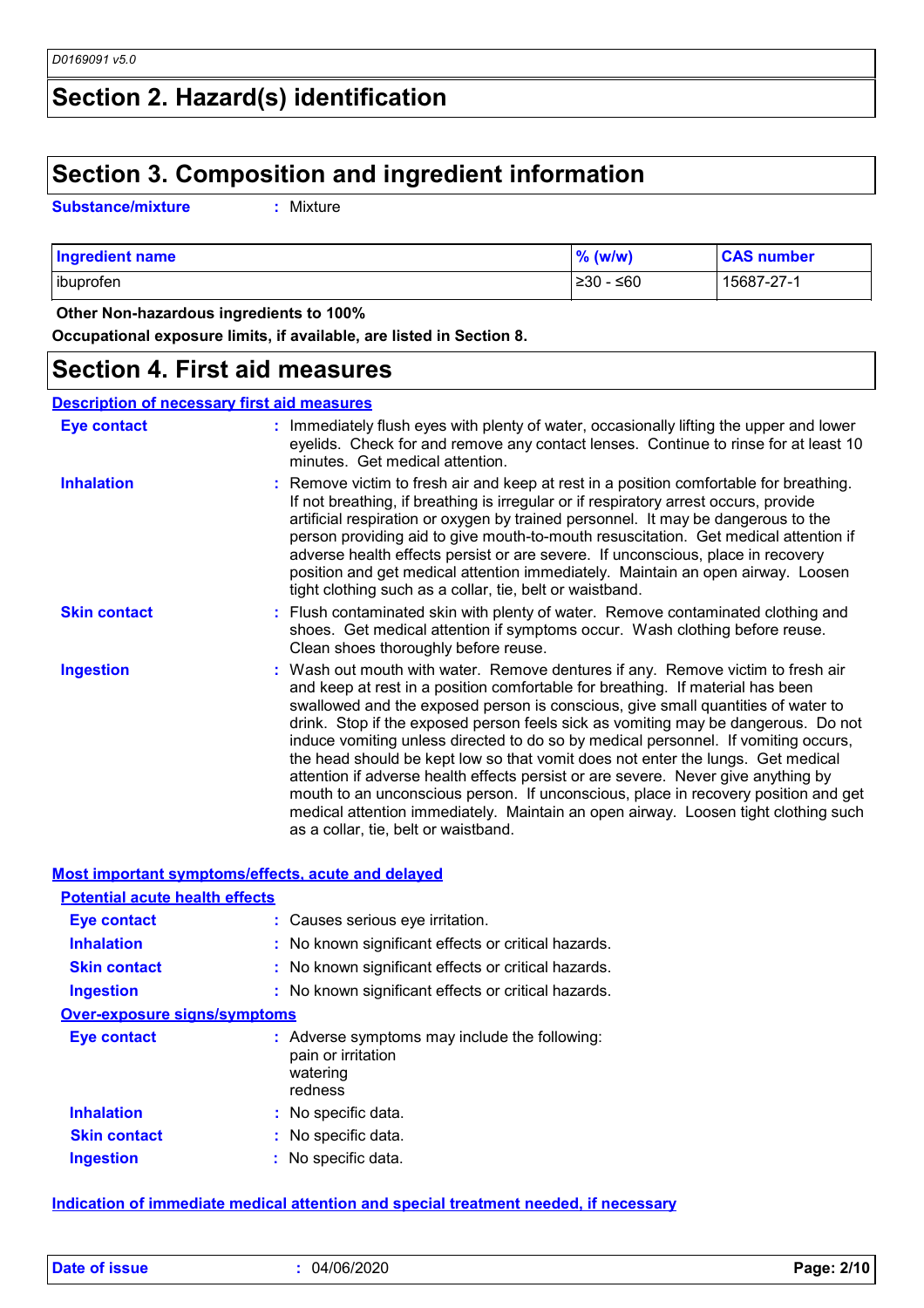# **Section 4. First aid measures**

| <b>Notes to physician</b>         | : Treat symptomatically. Contact poison treatment specialist immediately if large<br>quantities have been ingested or inhaled.                                                |
|-----------------------------------|-------------------------------------------------------------------------------------------------------------------------------------------------------------------------------|
| <b>Specific treatments</b>        | : No specific treatment.                                                                                                                                                      |
| <b>Protection of first-aiders</b> | : No action shall be taken involving any personal risk or without suitable training. It<br>may be dangerous to the person providing aid to give mouth-to-mouth resuscitation. |

**See toxicological information (Section 11)**

# **Section 5. Fire-fighting measures**

| <b>Extinguishing media</b>                             |                                                                                                                                                                                                     |
|--------------------------------------------------------|-----------------------------------------------------------------------------------------------------------------------------------------------------------------------------------------------------|
| <b>Suitable extinguishing</b><br>media                 | : Use an extinguishing agent suitable for the surrounding fire.                                                                                                                                     |
| <b>Unsuitable extinguishing</b><br>media               | : None known.                                                                                                                                                                                       |
| <b>Specific hazards arising</b><br>from the chemical   | : No specific fire or explosion hazard.                                                                                                                                                             |
| <b>Hazardous thermal</b><br>decomposition products     | : No specific data.                                                                                                                                                                                 |
| <b>Special protective actions</b><br>for fire-fighters | : Promptly isolate the scene by removing all persons from the vicinity of the incident if<br>there is a fire. No action shall be taken involving any personal risk or without<br>suitable training. |
| <b>Special protective actions</b><br>for fire-fighters | : Fire-fighters should wear appropriate protective equipment and self-contained<br>breathing apparatus (SCBA) with a full face-piece operated in positive pressure<br>mode.                         |

## **Section 6. Accidental release measures**

|                                                              | <b>Personal precautions, protective equipment and emergency procedures</b>                                                                                                                                                                                                                                                                                                                                                                         |
|--------------------------------------------------------------|----------------------------------------------------------------------------------------------------------------------------------------------------------------------------------------------------------------------------------------------------------------------------------------------------------------------------------------------------------------------------------------------------------------------------------------------------|
| For non-emergency<br>personnel                               | : No action shall be taken involving any personal risk or without suitable training.<br>Evacuate surrounding areas. Keep unnecessary and unprotected personnel from<br>entering. Do not touch or walk through spilled material. Provide adequate<br>ventilation. Wear appropriate respirator when ventilation is inadequate. Put on<br>appropriate personal protective equipment.                                                                  |
|                                                              | For emergency responders : If specialized clothing is required to deal with the spillage, take note of any<br>information in Section 8 on suitable and unsuitable materials. See also the<br>information in "For non-emergency personnel".                                                                                                                                                                                                         |
| <b>Environmental precautions</b>                             | : Avoid dispersal of spilled material and runoff and contact with soil, waterways,<br>drains and sewers. Inform the relevant authorities if the product has caused<br>environmental pollution (sewers, waterways, soil or air).                                                                                                                                                                                                                    |
| <b>Methods and materials for containment and cleaning up</b> |                                                                                                                                                                                                                                                                                                                                                                                                                                                    |
| <b>Small spill</b>                                           | : Move containers from spill area. Avoid dust generation. Using a vacuum with<br>HEPA filter will reduce dust dispersal. Place spilled material in a designated,<br>labeled waste container. Dispose of via a licensed waste disposal contractor.                                                                                                                                                                                                  |
| <b>Large spill</b>                                           | : Move containers from spill area. Approach release from upwind. Prevent entry into<br>sewers, water courses, basements or confined areas. Avoid dust generation. Do<br>not dry sweep. Vacuum dust with equipment fitted with a HEPA filter and place in a<br>closed, labeled waste container. Dispose of via a licensed waste disposal<br>contractor. Note: see Section 1 for emergency contact information and Section 13<br>for waste disposal. |

#### **See Section 1 for emergency contact information.**

| Date of issue | 04/06/2020 | Page: 3/10 |
|---------------|------------|------------|
|---------------|------------|------------|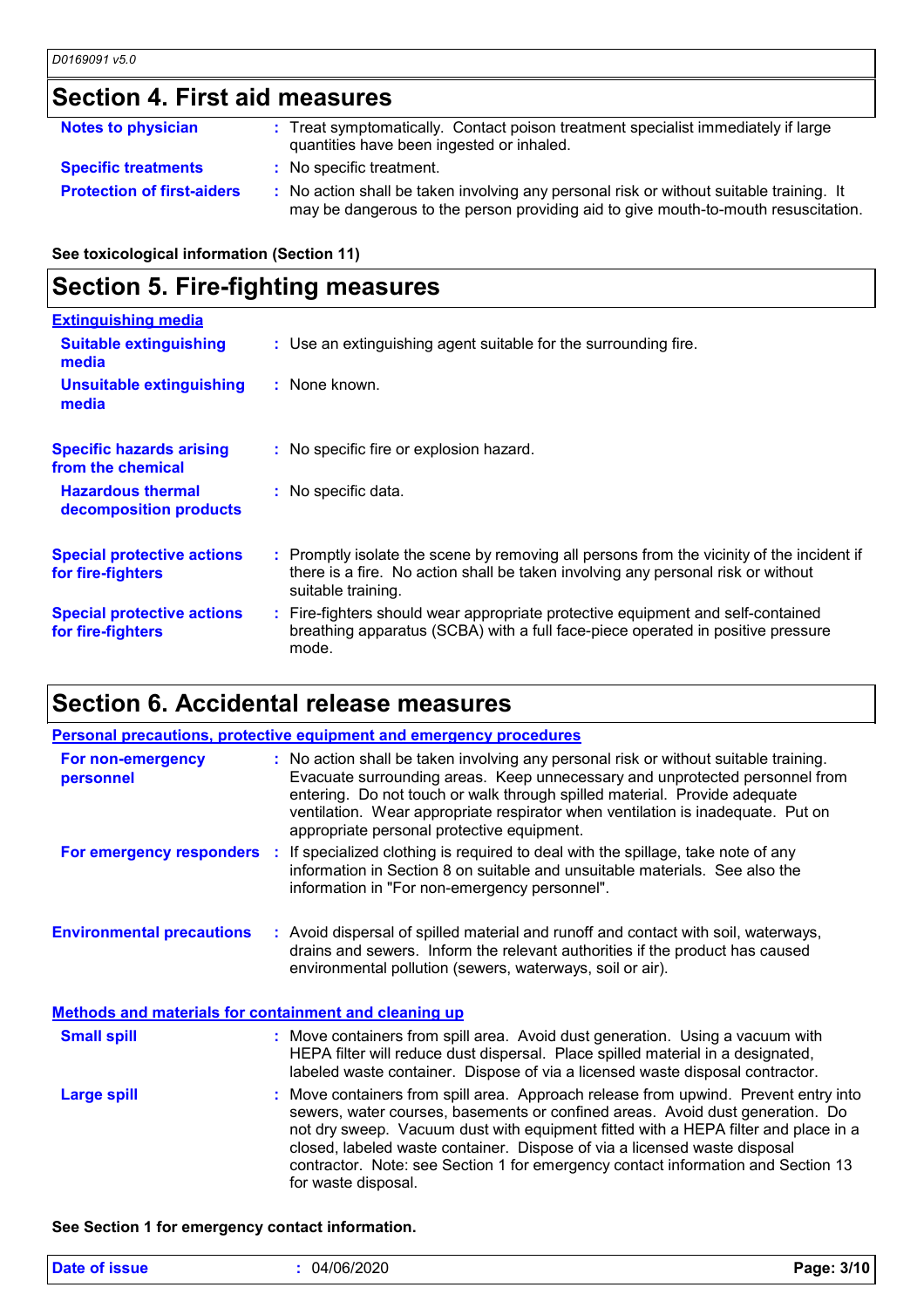# **Section 6. Accidental release measures**

**See Section 8 for information on appropriate personal protective equipment.**

**See Section 13 for additional waste treatment information.**

# **Section 7. Handling and storage**

| <b>Precautions for safe handling</b>                                             |                                                                                                                                                                                                                                                                                                                                                                                                                                                                                                                                                                                                                                                                       |
|----------------------------------------------------------------------------------|-----------------------------------------------------------------------------------------------------------------------------------------------------------------------------------------------------------------------------------------------------------------------------------------------------------------------------------------------------------------------------------------------------------------------------------------------------------------------------------------------------------------------------------------------------------------------------------------------------------------------------------------------------------------------|
| <b>Protective measures</b>                                                       | : Put on appropriate personal protective equipment (see Section 8). Do not ingest.<br>Avoid contact with eyes, skin and clothing. Keep in the original container or an<br>approved alternative made from a compatible material, kept tightly closed when not<br>in use. Empty containers retain product residue and can be hazardous. Do not<br>reuse container.                                                                                                                                                                                                                                                                                                      |
| <b>Advice on general</b><br>occupational hygiene                                 | : Eating, drinking and smoking should be prohibited in areas where this material is<br>handled, stored and processed. Workers should wash hands and face before<br>eating, drinking and smoking. Remove contaminated clothing and protective<br>equipment before entering eating areas. See also Section 8 for additional<br>information on hygiene measures.                                                                                                                                                                                                                                                                                                         |
| <b>Conditions for safe storage,</b><br>including any<br><b>incompatibilities</b> | : Do not store above the following temperature: $25^{\circ}$ C (77 $^{\circ}$ F). Store in accordance<br>with local regulations. Store in original container protected from direct sunlight in a<br>dry, cool and well-ventilated area, away from incompatible materials (see Section 10)<br>and food and drink. Keep container tightly closed and sealed until ready for use.<br>Containers that have been opened must be carefully resealed and kept upright to<br>prevent leakage. Do not store in unlabeled containers. Use appropriate<br>containment to avoid environmental contamination. See Section 10 for incompatible<br>materials before handling or use. |

# **Section 8. Exposure controls and personal protection**

| <b>Control parameters</b>                         |                                                                                                                                                                                                                                                                                                                                                                                                   |
|---------------------------------------------------|---------------------------------------------------------------------------------------------------------------------------------------------------------------------------------------------------------------------------------------------------------------------------------------------------------------------------------------------------------------------------------------------------|
| <b>Australia</b>                                  |                                                                                                                                                                                                                                                                                                                                                                                                   |
| <b>Occupational exposure limits</b>               |                                                                                                                                                                                                                                                                                                                                                                                                   |
| None.                                             |                                                                                                                                                                                                                                                                                                                                                                                                   |
| <b>New Zealand</b>                                |                                                                                                                                                                                                                                                                                                                                                                                                   |
| <b>Occupational exposure limits</b>               | : No exposure standard allocated.                                                                                                                                                                                                                                                                                                                                                                 |
| <b>Appropriate engineering</b><br><b>controls</b> | : Good general ventilation should be sufficient to control worker exposure to airborne<br>contaminants.                                                                                                                                                                                                                                                                                           |
| <b>Environmental exposure</b><br><b>controls</b>  | : Emissions from ventilation or work process equipment should be checked to ensure<br>they comply with the requirements of environmental protection legislation. In some<br>cases, fume scrubbers, filters or engineering modifications to the process<br>equipment will be necessary to reduce emissions to acceptable levels.                                                                   |
| <b>Individual protection measures</b>             |                                                                                                                                                                                                                                                                                                                                                                                                   |
| <b>Hygiene measures</b>                           | : Wash hands, forearms and face thoroughly after handling chemical products, before<br>eating, smoking and using the lavatory and at the end of the working period.<br>Appropriate techniques should be used to remove potentially contaminated clothing.<br>Wash contaminated clothing before reusing. Ensure that eyewash stations and<br>safety showers are close to the workstation location. |
| <b>Eye/face protection</b>                        | : Safety eyewear complying with an approved standard should be used when a risk<br>assessment indicates this is necessary to avoid exposure to liquid splashes, mists,<br>gases or dusts. If contact is possible, the following protection should be worn,<br>unless the assessment indicates a higher degree of protection: chemical splash<br>goggles.                                          |
| <b>Skin protection</b>                            |                                                                                                                                                                                                                                                                                                                                                                                                   |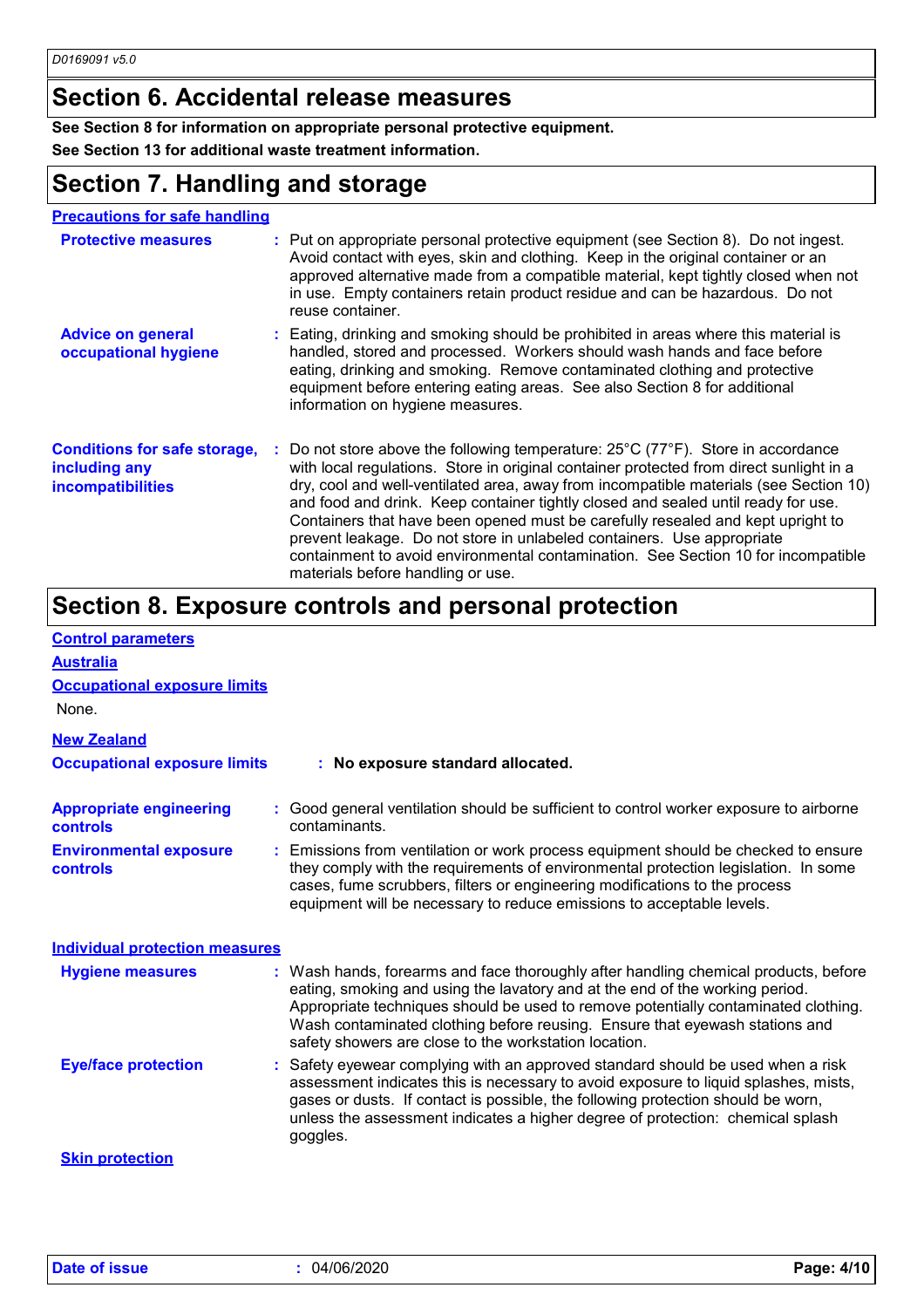# **Section 8. Exposure controls and personal protection**

| <b>Hand protection</b>        | : Chemical-resistant, impervious gloves complying with an approved standard should<br>be worn at all times when handling chemical products if a risk assessment indicates<br>this is necessary. Considering the parameters specified by the glove manufacturer,<br>check during use that the gloves are still retaining their protective properties. It<br>should be noted that the time to breakthrough for any glove material may be<br>different for different glove manufacturers. In the case of mixtures, consisting of<br>several substances, the protection time of the gloves cannot be accurately<br>estimated. |
|-------------------------------|---------------------------------------------------------------------------------------------------------------------------------------------------------------------------------------------------------------------------------------------------------------------------------------------------------------------------------------------------------------------------------------------------------------------------------------------------------------------------------------------------------------------------------------------------------------------------------------------------------------------------|
| <b>Body protection</b>        | : Personal protective equipment for the body should be selected based on the task<br>being performed and the risks involved and should be approved by a specialist<br>before handling this product.                                                                                                                                                                                                                                                                                                                                                                                                                       |
| <b>Other skin protection</b>  | : Appropriate footwear and any additional skin protection measures should be<br>selected based on the task being performed and the risks involved and should be<br>approved by a specialist before handling this product.                                                                                                                                                                                                                                                                                                                                                                                                 |
| <b>Respiratory protection</b> | Based on the hazard and potential for exposure, select a respirator that meets the<br>appropriate standard or certification. Respirators must be used according to a<br>respiratory protection program to ensure proper fitting, training, and other important<br>aspects of use.                                                                                                                                                                                                                                                                                                                                         |

# **Section 9. Physical and chemical properties**

| <u>Appearance</u>                                      |    |                  |
|--------------------------------------------------------|----|------------------|
| <b>Physical state</b>                                  | t. | Solid. [Tablets] |
| <b>Color</b>                                           | ř. | Yellow.          |
| Odor                                                   | ŧ. | Not available.   |
| <b>Odor threshold</b>                                  | ŧ. | Not available.   |
| рH                                                     | ÷. | Not available.   |
| <b>Melting point</b>                                   | ř. | Not available.   |
| <b>Boiling point</b>                                   | t. | Not available.   |
| <b>Flash point</b>                                     | t. | Not available.   |
| <b>Evaporation rate</b>                                | ŧ. | Not available.   |
| <b>Flammability (solid, gas)</b>                       | t. | Not available.   |
| <b>Lower and upper explosive</b><br>(flammable) limits | ř. | Not available.   |
| <b>Vapor pressure</b>                                  | ÷. | Not available.   |
| <b>Vapor density</b>                                   |    | Not available.   |
| <b>Relative density</b>                                | t. | Not available.   |
| <b>Solubility</b>                                      |    | Not available.   |
| <b>Solubility in water</b>                             | ÷. | Not available.   |
| <b>Partition coefficient: n-</b><br>octanol/water      | ř. | Not available.   |
| <b>Auto-ignition temperature</b>                       | t. | Not available.   |
| <b>Decomposition temperature</b>                       | t. | Not available.   |
| <b>Viscosity</b>                                       |    | Not available.   |
| Flow time (ISO 2431)                                   | ٠  | Not available.   |

# **Section 10. Stability and reactivity**

| <b>Date of issue</b>                         | : 04/06/2020                                                                                 | Page: 5/10 |
|----------------------------------------------|----------------------------------------------------------------------------------------------|------------|
| <b>Possibility of hazardous</b><br>reactions | : Under normal conditions of storage and use, hazardous reactions will not occur.            |            |
| <b>Chemical stability</b>                    | : The product is stable.                                                                     |            |
| <b>Reactivity</b>                            | : No specific test data related to reactivity available for this product or its ingredients. |            |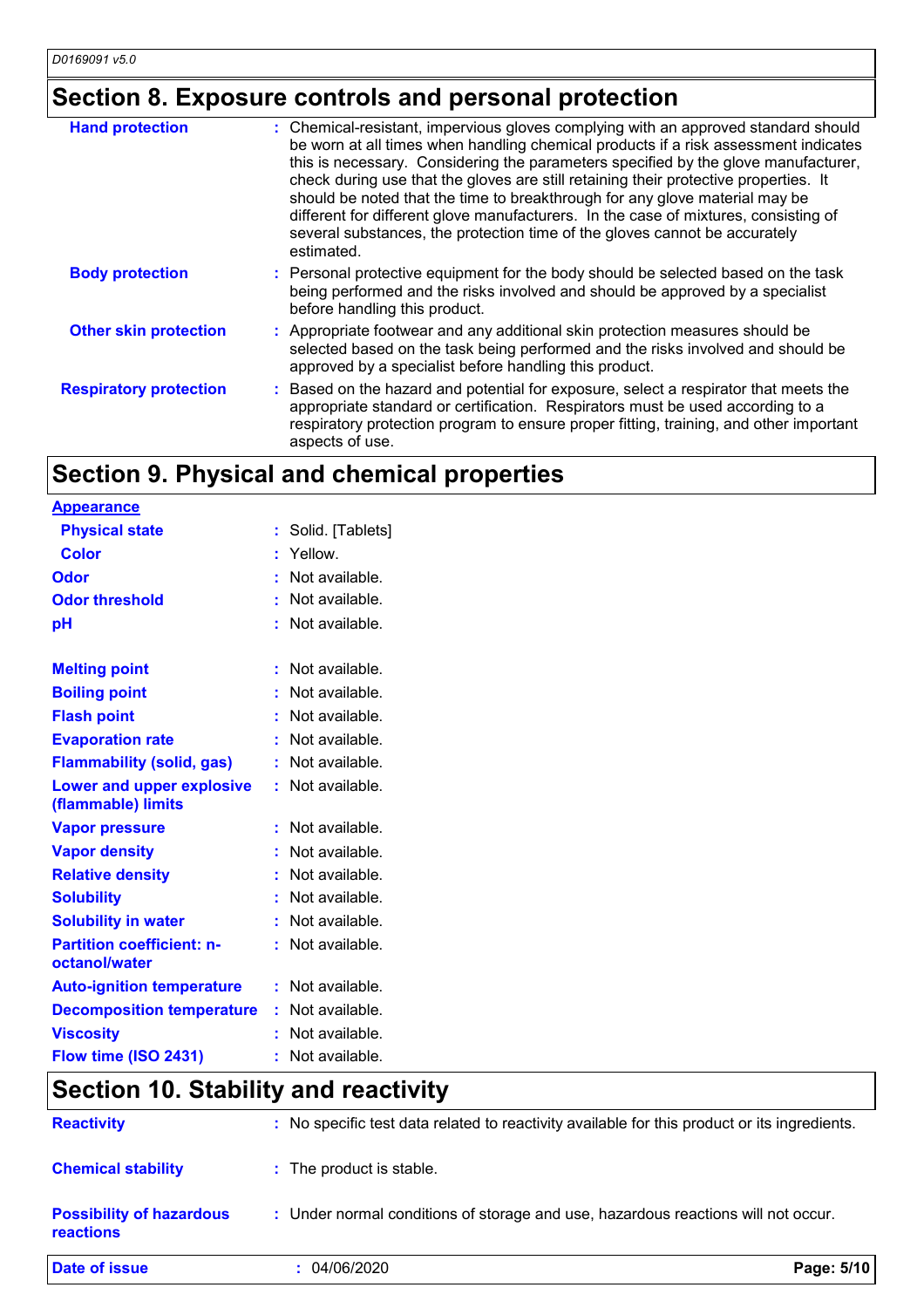# **Section 10. Stability and reactivity**

| <b>Hazardous decomposition</b><br>products | : Under normal conditions of storage and use, hazardous decomposition products<br>should not be produced. |
|--------------------------------------------|-----------------------------------------------------------------------------------------------------------|
| <b>Incompatible materials</b>              | : No specific data.                                                                                       |
| <b>Conditions to avoid</b>                 | : No specific data.                                                                                       |

### **Section 11. Toxicological information**

#### **Information on toxicological effects**

| <b>Product/ingredient name</b>                                             | <b>Result</b> | <b>Species</b>                                                      | <b>Dose</b> | <b>Exposure</b> |
|----------------------------------------------------------------------------|---------------|---------------------------------------------------------------------|-------------|-----------------|
| ibuprofen                                                                  | LD50 Oral     | Rat                                                                 | 636 mg/kg   | $\overline{a}$  |
| <b>Conclusion/Summary</b><br><b>Irritation/Corrosion</b><br>Not available. |               | : Based on available data, the classification criteria are not met. |             |                 |
|                                                                            |               |                                                                     |             |                 |
| <b>Conclusion/Summary</b><br><b>Skin</b>                                   |               | : Based on available data, the classification criteria are not met. |             |                 |
| <b>Eyes</b>                                                                |               | : Based on Calculation Method: Causes serious eye irritation.       |             |                 |
| <b>Respiratory</b>                                                         |               | : Based on available data, the classification criteria are not met. |             |                 |
| <b>Sensitization</b>                                                       |               |                                                                     |             |                 |
| Not available.                                                             |               |                                                                     |             |                 |
| <b>Conclusion/Summary</b>                                                  |               |                                                                     |             |                 |
| <b>Skin</b>                                                                |               | : Based on available data, the classification criteria are not met. |             |                 |
| <b>Respiratory</b>                                                         |               | : Based on available data, the classification criteria are not met. |             |                 |
| <b>Mutagenicity</b>                                                        |               |                                                                     |             |                 |
| Not available.                                                             |               |                                                                     |             |                 |
| <b>Conclusion/Summary</b>                                                  |               | : Based on available data, the classification criteria are not met. |             |                 |
| <b>Carcinogenicity</b>                                                     |               |                                                                     |             |                 |
| Not available.                                                             |               |                                                                     |             |                 |
| <b>Conclusion/Summary</b>                                                  |               | : Based on available data, the classification criteria are not met. |             |                 |
| <b>Reproductive toxicity</b>                                               |               |                                                                     |             |                 |
| Not available.                                                             |               |                                                                     |             |                 |
| <b>Conclusion/Summary</b>                                                  |               | : Based on available data, the classification criteria are not met. |             |                 |
| <b>Teratogenicity</b>                                                      |               |                                                                     |             |                 |
| Not available.                                                             |               |                                                                     |             |                 |
| <b>Conclusion/Summary</b>                                                  |               | : Based on available data, the classification criteria are not met. |             |                 |
| <b>Specific target organ toxicity (single exposure)</b>                    |               |                                                                     |             |                 |
|                                                                            |               | $P = 1 - 1 - 1$                                                     | $D = 4 + 6$ | <b>Tannella</b> |

| <b>Name</b> | <b>Category</b> | <b>Route of</b><br>exposure | <b>Target organs</b>            |
|-------------|-----------------|-----------------------------|---------------------------------|
| ibuprofen   | Category 3      | Not applicable.             | Respiratory tract<br>irritation |

**Specific target organ toxicity (repeated exposure)**

Not available.

#### **Aspiration hazard**

Not available.

**Date of issue :** 04/06/2020 **Page: 6/10**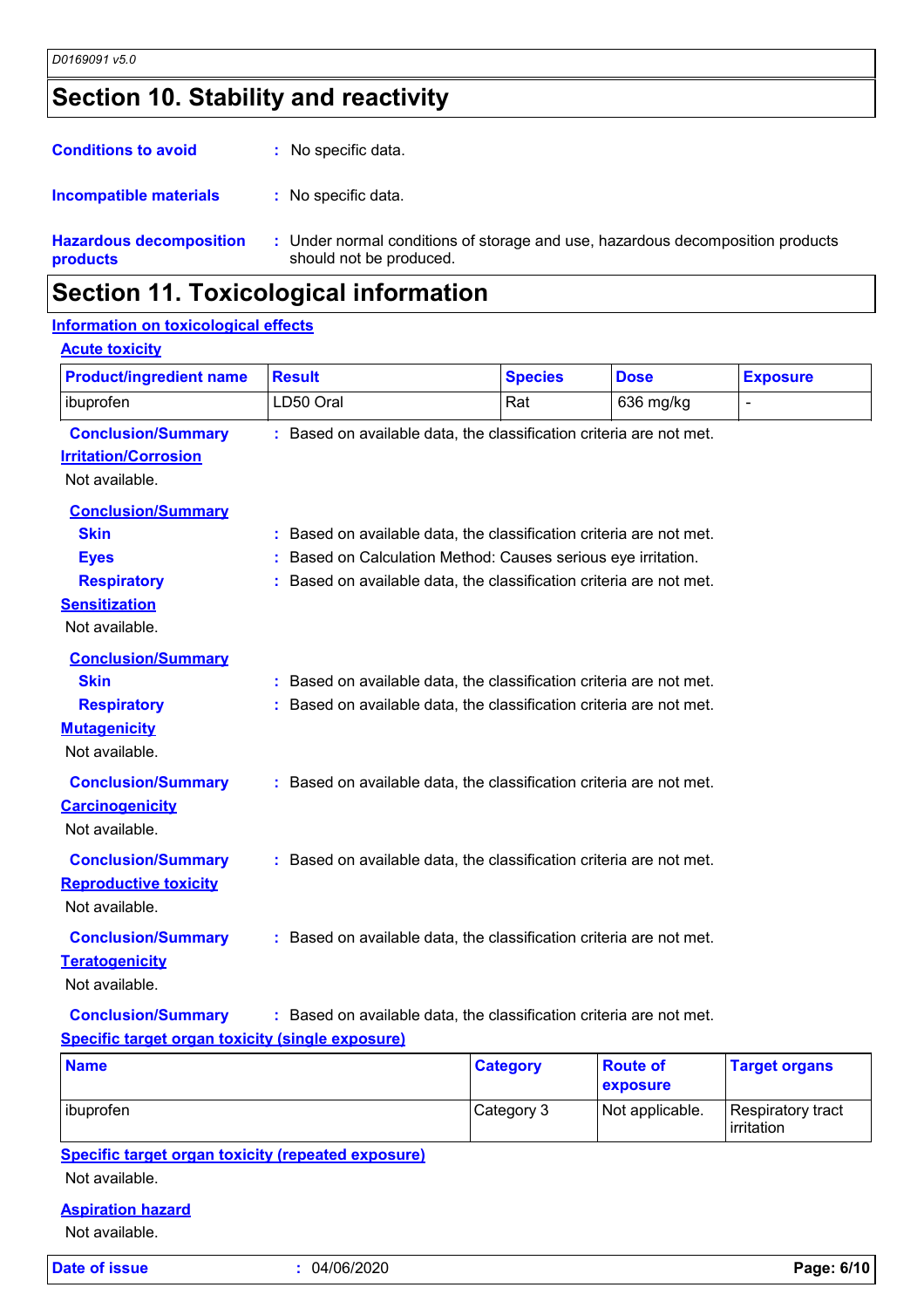# **Section 11. Toxicological information**

| <b>Information on the likely</b><br>routes of exposure | : Not available.                                                                           |
|--------------------------------------------------------|--------------------------------------------------------------------------------------------|
| <b>Potential acute health effects</b>                  |                                                                                            |
| <b>Eye contact</b>                                     | : Causes serious eye irritation.                                                           |
| <b>Inhalation</b>                                      | : No known significant effects or critical hazards.                                        |
| <b>Skin contact</b>                                    | : No known significant effects or critical hazards.                                        |
| <b>Ingestion</b>                                       | : No known significant effects or critical hazards.                                        |
|                                                        | <b>Symptoms related to the physical, chemical and toxicological characteristics</b>        |
| <b>Eye contact</b>                                     | : Adverse symptoms may include the following:<br>pain or irritation<br>watering<br>redness |

|                     | 16911655            |
|---------------------|---------------------|
| <b>Inhalation</b>   | : No specific data. |
| <b>Skin contact</b> | : No specific data. |
| <b>Ingestion</b>    | : No specific data. |

#### **Delayed and immediate effects and also chronic effects from short and long term exposure**

| <b>Short term exposure</b>                        |                                                                     |
|---------------------------------------------------|---------------------------------------------------------------------|
| <b>Potential immediate</b><br><b>effects</b>      | $:$ Not available.                                                  |
| <b>Potential delayed effects : Not available.</b> |                                                                     |
| <b>Long term exposure</b>                         |                                                                     |
| <b>Potential immediate</b><br><b>effects</b>      | $:$ Not available.                                                  |
| <b>Potential delayed effects : Not available.</b> |                                                                     |
| <b>Potential chronic health effects</b>           |                                                                     |
| Not available.                                    |                                                                     |
| <b>Conclusion/Summary</b>                         | : Based on available data, the classification criteria are not met. |
| <b>General</b>                                    | : No known significant effects or critical hazards.                 |
| <b>Carcinogenicity</b>                            | : No known significant effects or critical hazards.                 |
| <b>Mutagenicity</b>                               | : No known significant effects or critical hazards.                 |
| <b>Teratogenicity</b>                             | : No known significant effects or critical hazards.                 |
| <b>Developmental effects</b>                      | : No known significant effects or critical hazards.                 |
| <b>Fertility effects</b>                          | : No known significant effects or critical hazards.                 |

#### **Numerical measures of toxicity**

#### **Acute toxicity estimates**

Not available.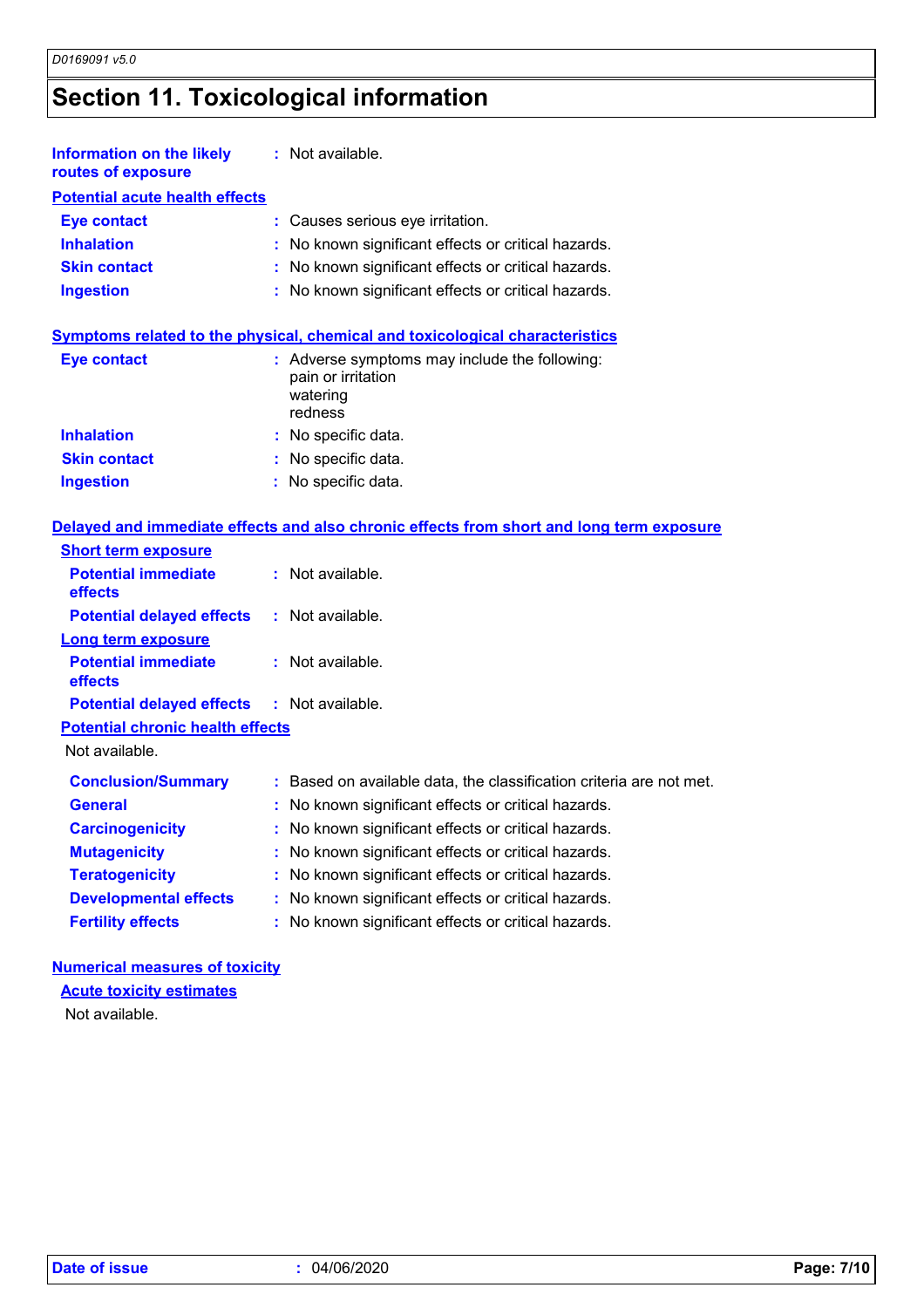# **Section 12. Ecological information**

| <b>Product/ingredient name</b> | <b>Result</b>                      | <b>Species</b>                                           | <b>Exposure</b> |
|--------------------------------|------------------------------------|----------------------------------------------------------|-----------------|
| ibuprofen                      | Acute EC50 72.6 mg/l Fresh water   | Crustaceans - Moina macrocopa                            | 48 hours        |
|                                | Acute EC50 34.1 mg/l Fresh water   | Daphnia - Daphnia magna -<br><b>Neonate</b>              | 48 hours        |
|                                | Acute IC50 77.19 mg/l Fresh water  | Algae - Chlorella vulgaris -<br>Exponential growth phase | 72 hours        |
|                                | Acute IC50 77.69 mg/l Fresh water  | Algae - Chlorella vulgaris -<br>Exponential growth phase | 96 hours        |
|                                | Acute LC50 >100 mg/l Fresh water   | Fish - Oryzias latipes - Larvae                          | 96 hours        |
|                                | Chronic NOEC 10 µg/l Fresh water   | Algae - Pseudokirchneriella<br>subcapitata               | 72 hours        |
|                                | Chronic NOEC 1.23 mg/l Fresh water | Daphnia - Daphnia magna -<br><b>Neonate</b>              | 21 days         |
|                                | Chronic NOEC 0.1 µg/l Fresh water  | Fish - Oryzias latipes - Embryo                          | 132 days        |

#### **Persistence and degradability**

Not available.

#### **Bioaccumulative potential**

| <b>Product/ingredient name</b> | $LogP_{ow}$ | <b>BCF</b> | <b>Potential</b> |
|--------------------------------|-------------|------------|------------------|
| ibuprofen                      | 3.87        |            | low              |

#### **Mobility in soil**

**Soil/water partition coefficient (KOC)**

**:** Not available.

#### **Other adverse effects** : No known significant effects or critical hazards.

### **Section 13. Disposal considerations**

**Disposal methods :**

The generation of waste should be avoided or minimized wherever possible. Disposal of this product, solutions and any by-products should at all times comply with the requirements of environmental protection and waste disposal legislation and any regional local authority requirements. Dispose of surplus and nonrecyclable products via a licensed waste disposal contractor. Waste should not be disposed of untreated to the sewer unless fully compliant with the requirements of all authorities with jurisdiction. Waste packaging should be recycled. Incineration or landfill should only be considered when recycling is not feasible. This material and its container must be disposed of in a safe way. Care should be taken when handling emptied containers that have not been cleaned or rinsed out. Empty containers or liners may retain some product residues. Avoid dispersal of spilled material and runoff and contact with soil, waterways, drains and sewers.

### **Section 14. Transport information**

|                                      | <b>ADG</b>               | <b>ADR/RID</b> | <b>IMDG</b>    | <b>IATA</b>    |
|--------------------------------------|--------------------------|----------------|----------------|----------------|
| <b>UN number</b>                     | Not regulated.           | Not regulated. | Not regulated. | Not regulated. |
| <b>UN proper</b><br>shipping name    |                          |                |                |                |
| <b>Transport hazard</b><br>class(es) | $\overline{\phantom{a}}$ |                |                |                |
| <b>Date of issue</b>                 | 04/06/2020               |                |                | Page: 8/10     |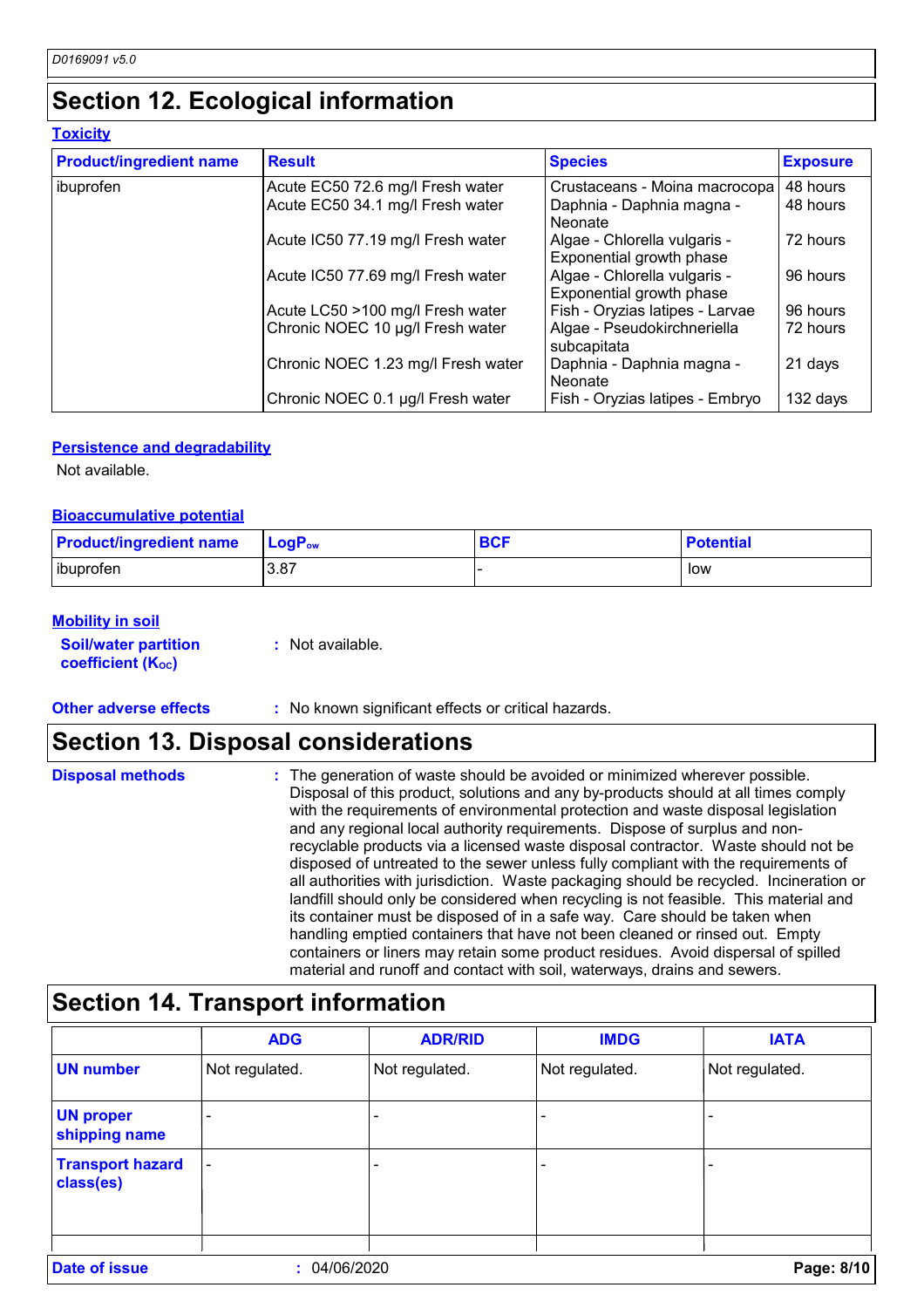### **Section 14. Transport information**

| <b>Packing group</b>            |      |     |     |      |
|---------------------------------|------|-----|-----|------|
| <b>Environmental</b><br>hazards | 'No. | No. | No. | INo. |

**Special precautions for user Transport within user's premises:** always transport in closed containers that are **:** upright and secure. Ensure that persons transporting the product know what to do in the event of an accident or spillage.

**Transport in bulk according to Annex II of MARPOL and the IBC Code :** Not available.

### **Section 15. Regulatory information**

| <b>Standard Uniform Schedule of Medicine and Poisons</b>               |                                          |  |  |  |  |
|------------------------------------------------------------------------|------------------------------------------|--|--|--|--|
| Not scheduled                                                          |                                          |  |  |  |  |
| <b>Model Work Health and Safety Regulations - Scheduled Substances</b> |                                          |  |  |  |  |
| No listed substance                                                    |                                          |  |  |  |  |
| <b>Australia inventory (AICS)</b>                                      | : All components are listed or exempted. |  |  |  |  |
| <b>New Zealand Inventory of</b><br><b>Chemicals (NZIoC)</b>            | : All components are listed or exempted. |  |  |  |  |
| <b>HSNO Group Standard</b>                                             | : medicinal product                      |  |  |  |  |
| <b>HSNO Approval Number</b>                                            | $:$ HSR100415                            |  |  |  |  |
| <b>Approved Handler</b><br><b>Requirement</b>                          | : No.                                    |  |  |  |  |
| <b>Tracking Requirement</b>                                            | : No.                                    |  |  |  |  |

# **Section 16. Any other relevant information**

| <b>Key to abbreviations</b>                        | $:$ ADG = Australian Dangerous Goods<br>ATE = Acute Toxicity Estimate<br><b>BCF</b> = Bioconcentration Factor<br>GHS = Globally Harmonized System of Classification and Labelling of Chemicals<br>IATA = International Air Transport Association<br>IBC = Intermediate Bulk Container<br><b>IMDG = International Maritime Dangerous Goods</b><br>LogPow = logarithm of the octanol/water partition coefficient<br>MARPOL = International Convention for the Prevention of Pollution From Ships,<br>1973 as modified by the Protocol of 1978. ("Marpol" = marine pollution)<br>NOHSC = National Occupational Health and Safety Commission<br>SUSMP = Standard Uniform Schedule of Medicine and Poisons<br>$UN = United Nations$ |                      |
|----------------------------------------------------|--------------------------------------------------------------------------------------------------------------------------------------------------------------------------------------------------------------------------------------------------------------------------------------------------------------------------------------------------------------------------------------------------------------------------------------------------------------------------------------------------------------------------------------------------------------------------------------------------------------------------------------------------------------------------------------------------------------------------------|----------------------|
| Date of issue / Date of<br>revision                | : 04/06/2020                                                                                                                                                                                                                                                                                                                                                                                                                                                                                                                                                                                                                                                                                                                   |                      |
| <b>Version</b>                                     | : 4.0                                                                                                                                                                                                                                                                                                                                                                                                                                                                                                                                                                                                                                                                                                                          |                      |
| <b>Procedure used to derive the classification</b> |                                                                                                                                                                                                                                                                                                                                                                                                                                                                                                                                                                                                                                                                                                                                |                      |
|                                                    | <b>Classification</b>                                                                                                                                                                                                                                                                                                                                                                                                                                                                                                                                                                                                                                                                                                          | <b>Justification</b> |
|                                                    | SERIOUS EYE DAMAGE/ EYE IRRITATION - Category 2A                                                                                                                                                                                                                                                                                                                                                                                                                                                                                                                                                                                                                                                                               | Calculation method   |

**References :** Not available.

**Indicates information that has changed from previously issued version.**

**Notice to reader**